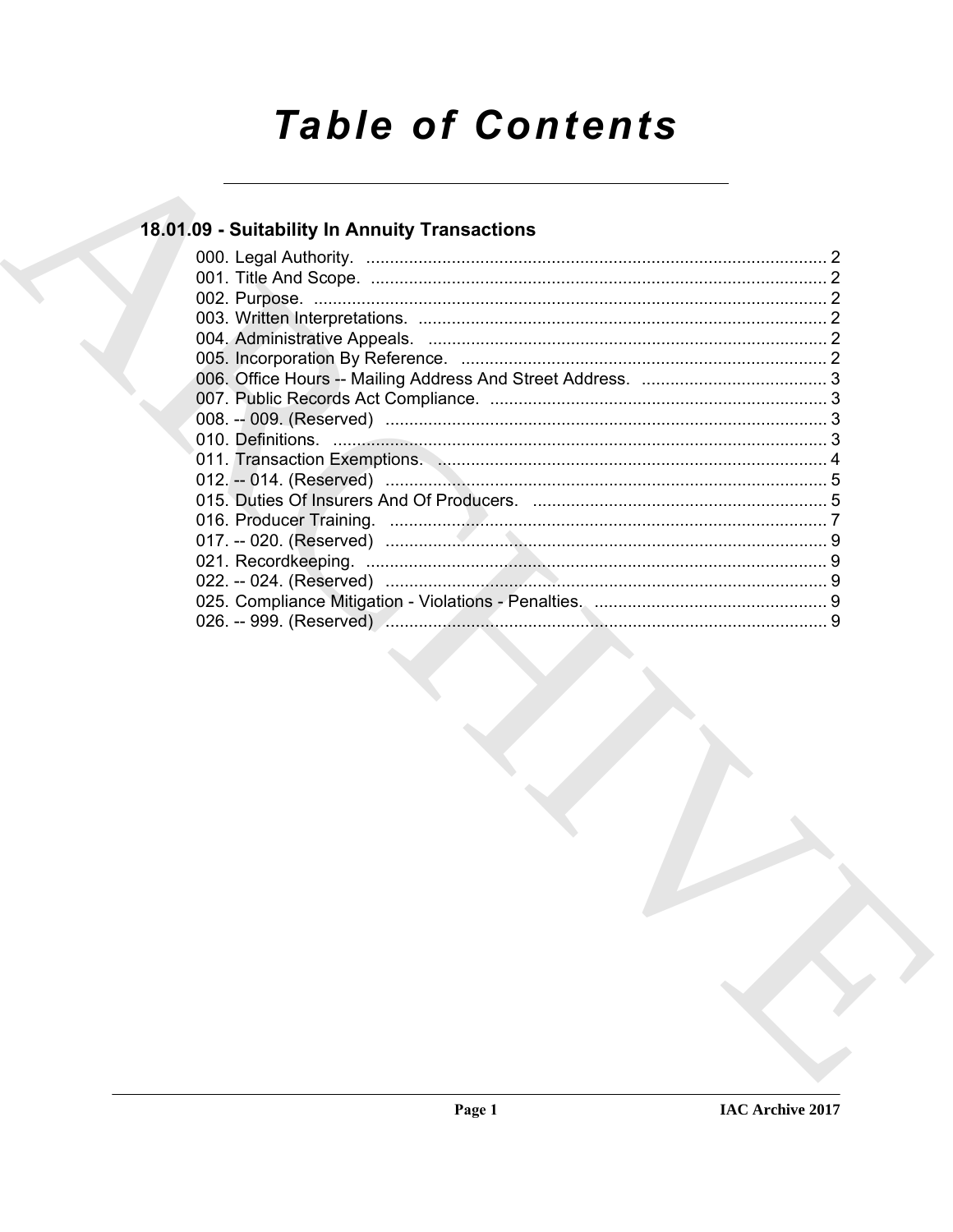### **IDAPA 18 TITLE 01 CHAPTER 09**

### **18.01.09 - SUITABILITY IN ANNUITY TRANSACTIONS**

### <span id="page-1-1"></span><span id="page-1-0"></span>**000. LEGAL AUTHORITY.**

This rule is promulgated pursuant to authority granted by Sections 41-211 and 41-1940, Idaho Code. (4-4-13)

### <span id="page-1-2"></span>**001. TITLE AND SCOPE.**

**01.** Title. The title of this chapter is IDAPA 18.01.09, "Suitability in Annuity Transactions."  $(4-4-13)$ 

**02. Scope**. This rule applies to any recommendation to purchase or exchange an annuity made to a consumer by a producer, or an insurer where no producer is involved, that results in the purchase or exchange recommended. (4-4-13) recommended.

### <span id="page-1-3"></span>**002. PURPOSE.**

**01. Purpose**. The purpose of this rule is to require insurers to establish a system to supervise recommendations and to set forth standards and procedures for recommendations to consumers that result in transactions involving annuity products so that the insurance needs and financial objectives of consumers at the time<br>of the transaction are appropriately addressed. (4-4-13) of the transaction are appropriately addressed.

**02.** Violation of Rule. Nothing herein is construed to create or imply a private cause of action for a of this rule. (4-4-13) violation of this rule.

### <span id="page-1-4"></span>**003. WRITTEN INTERPRETATIONS.**

There are no written interpretations for these rules. (4-4-13)

### <span id="page-1-5"></span>**004. ADMINISTRATIVE APPEALS.**

All administrative appeals are governed by Chapter 2, Title 41, Idaho Code, and the Idaho Administrative Procedure Act, Title 67, Chapter 52, Idaho Code, and IDAPA 04.11.01, "Idaho Rules of Administrative Procedure of the Attorney General," Subchapter B -- Contested Cases. (4-4-13) Attorney General," Subchapter B -- Contested Cases.

### <span id="page-1-7"></span><span id="page-1-6"></span>**005. INCORPORATION BY REFERENCE.**

**01.** Incorporated Documents. IDAPA 18.01.09, "Suitability in Annuity Transactions," adopts and ates by reference parts of the following documents: (4-4-13) incorporates by reference parts of the following documents:

| а.<br>(ERISA). | United States Code, Title 29 - Labor, Chapter 18 - Employee Retirement and Income Security Act | $(4-4-13)$ |
|----------------|------------------------------------------------------------------------------------------------|------------|
|                | United States Code, Title 26 - Internal Revenue Code.                                          | $(4-4-13)$ |

**c.** FINRA Rule 2111, effective July 9, 2012. (4-4-13)

### **02. Availability of Referenced Documents**. (4-4-13)

**CHAPT[E](http://finra.complinet.com/en/display/display_main.html?rbid=2403&element_id=9859)R 09**<br> **EXAL ALTHORITY:** IN ANNUITY TRANSACTIONS<br>
10.0. LECAL ALTHORITY: IN ANNUITY TRANSACTIONS<br>
10.0. THE AND SCOPE.<br>
10.1. THE AND SCOPE.<br>
10.1. THE AND SCOPE.<br>
10.1. THE AND SCOPE.<br>
10.1. Sepec This ends and re **a.** Printed copies of the documents described in Subsections 005.01.a. and 005.01.b. are available from the Superintendent of Documents, U.S. Government Printing Office, P.O. Box 371954, Pittsburgh, PA 15250- 7954 as well as from the Department; the telephone number is (202) 512-1800, and electronic copies are available online at http://www.gpo.gov/fdsys/pkg/USCODE-2011-title29/pdf/USCODE-2011-title29-chap18.pdf and http://<br>www.law.cornell.edu/uscode/text/26. (4-4-13) www.law.cornell.edu/uscode/text/26.

**b.** A printed copy of the document described in 005.01.c. is available from FINRA, Two Union Square, 601 Union Street, Suite 1616, Seattle, WA 98101-2327, telephone (206) 624-0790, as well as from the Department, and an electronic copy is available online at http://finra.complinet.com/en/display/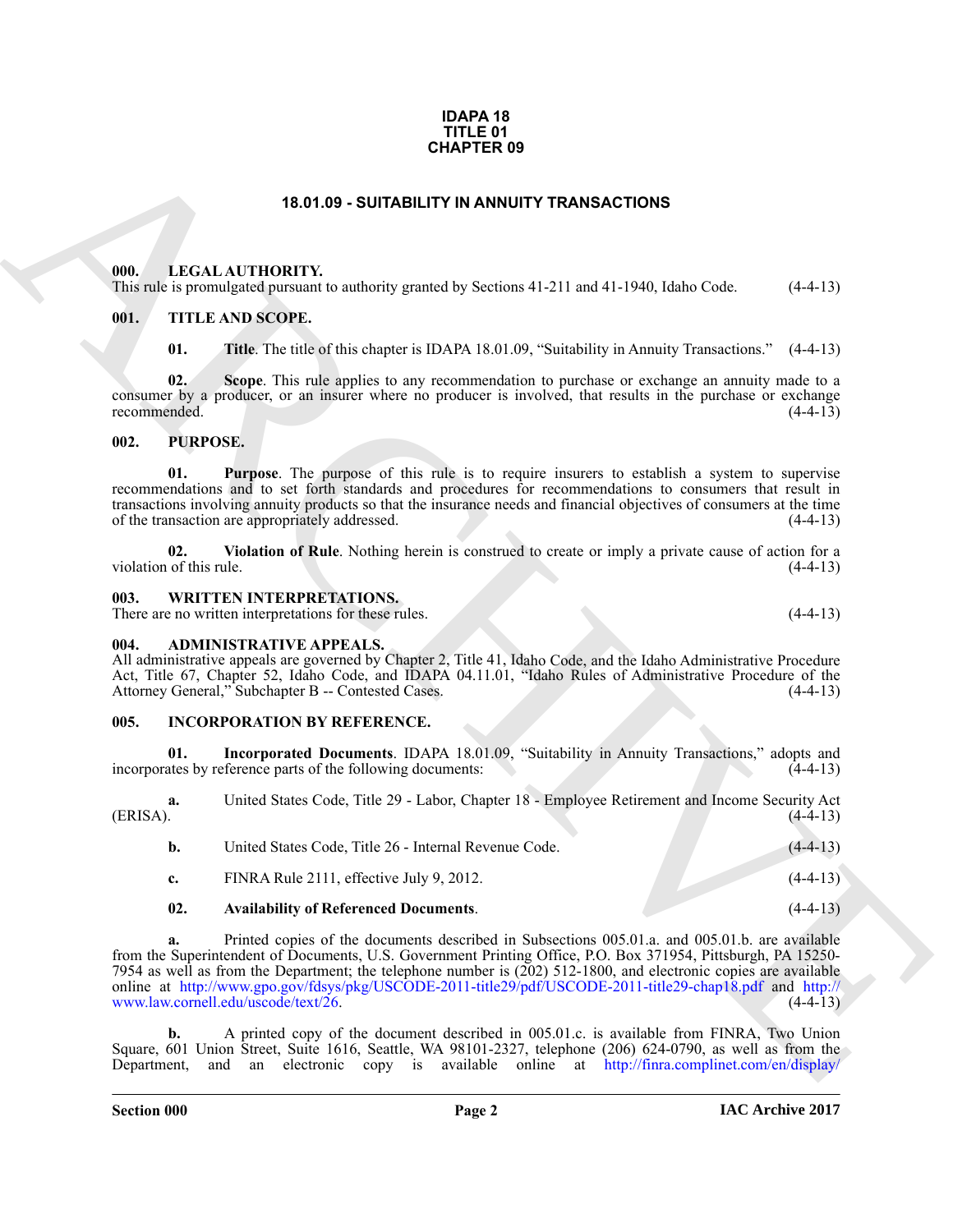display\_main.html?rbid=2403&element\_id=9859.  $(4-4-13)$ 

<span id="page-2-0"></span>**006. OFFICE HOURS -- MAILING ADDRESS AND STREET ADDRESS.**

**01. Office Hours**. The Department of Insurance is open from 8 a.m. to 5 p.m. except Saturday, Sunday (4-4-13) and legal holidays.

**02. Mailing Address**. The department's mailing address is: Idaho Department of Insurance, P.O. Box 83720, Boise, ID 83720-0043. (4-4-13)

**03.** Street Address. The principal place of business is 700 West State Street, 3rd Floor, Boise, Idaho (4-4-13) 83720-0043. (4-4-13)

### <span id="page-2-1"></span>**007. PUBLIC RECORDS ACT COMPLIANCE.**

Any records associated with these rules are subject to the provisions of the Idaho Public Records Act, Title 74, Chapter 1, Idaho Code. (4-4-13)

<span id="page-2-2"></span>**008. -- 009. (RESERVED)**

### <span id="page-2-4"></span><span id="page-2-3"></span>**010. DEFINITIONS.**

<span id="page-2-5"></span>**01.** Annuity. An annuity that is an insurance product under State law that is individually solicited, the product is classified as an individual or group annuity. (4-4-13) whether the product is classified as an individual or group annuity.

<span id="page-2-6"></span>**02. Continuing Education Credit or CE Credit**. One continuing education credit as more particularly described in IDAPA 18.01.53, "Continuing Education". (4-4-13)

**03. Continuing Education Provider or CE Provider**. An individual or entity that is approved to offer ng education courses pursuant to IDAPA 18.01.53, "Continuing Education". (4-4-13) continuing education courses pursuant to IDAPA 18.01.53, "Continuing Education".

<span id="page-2-10"></span><span id="page-2-9"></span><span id="page-2-8"></span><span id="page-2-7"></span>**04.** FINRA. The Financial Industry Regulatory Authority or a succeeding agency. (4-4-13)

**05. Insurer**. A company required to be licensed under the laws of this state to provide insurance products, including annuities. (4-4-13)

**06. Producer**. A person required to be licensed under the laws of this state to sell, solicit or negotiate e. including annuities. (4-4-13) insurance, including annuities.

<span id="page-2-12"></span><span id="page-2-11"></span>**07.** Recommendation. Advice provided by a producer or an insurer to an individual consumer that a purchase, exchange or replacement of an annuity in accordance with that advice. (4-4-13) results in a purchase, exchange or replacement of an annuity in accordance with that advice.

**Suitability in [A](http://finra.complinet.com/en/display/display_main.html?rbid=2403&element_id=9859)rming Control of Arming Control of Arms (Suitability in Arms in Control of Arms (4-1-1)<br>
And, c. GPPCK HOTES, S. NATI NG, ADDRESS, AND STREET AIDERS, (4-1-1)<br>
And, c. GPPCK HOTES, S. NATI NG, ADDRESS, AND 08.** Replacement. A transaction in which a new policy or contract is to be purchased, and it is known or should be known to the proposing producer or to proposing insurer that by reason of the transaction, an existing policy or contract has been or is to be: policy or contract has been or is to be:

**a.** Lapsed, forfeited, surrendered or partially surrendered, assigned to the replacing insurer or exerminated; (4-4-13) otherwise terminated;

**b.** Converted to reduced paid-up insurance, continued as extended term insurance, or otherwise in value by the use of nonforfeiture benefits or other policy values; reduced in value by the use of nonforfeiture benefits or other policy values;

**c.** Amended so as to effect either a reduction in benefits or in the term for which coverage would otherwise remain in force or for which benefits would be paid; (4-4-13)

| Reissued with any reduction in cash value; or | $(4-4-13)$ |
|-----------------------------------------------|------------|
| Used in a financed purchase.                  | $(4-4-13)$ |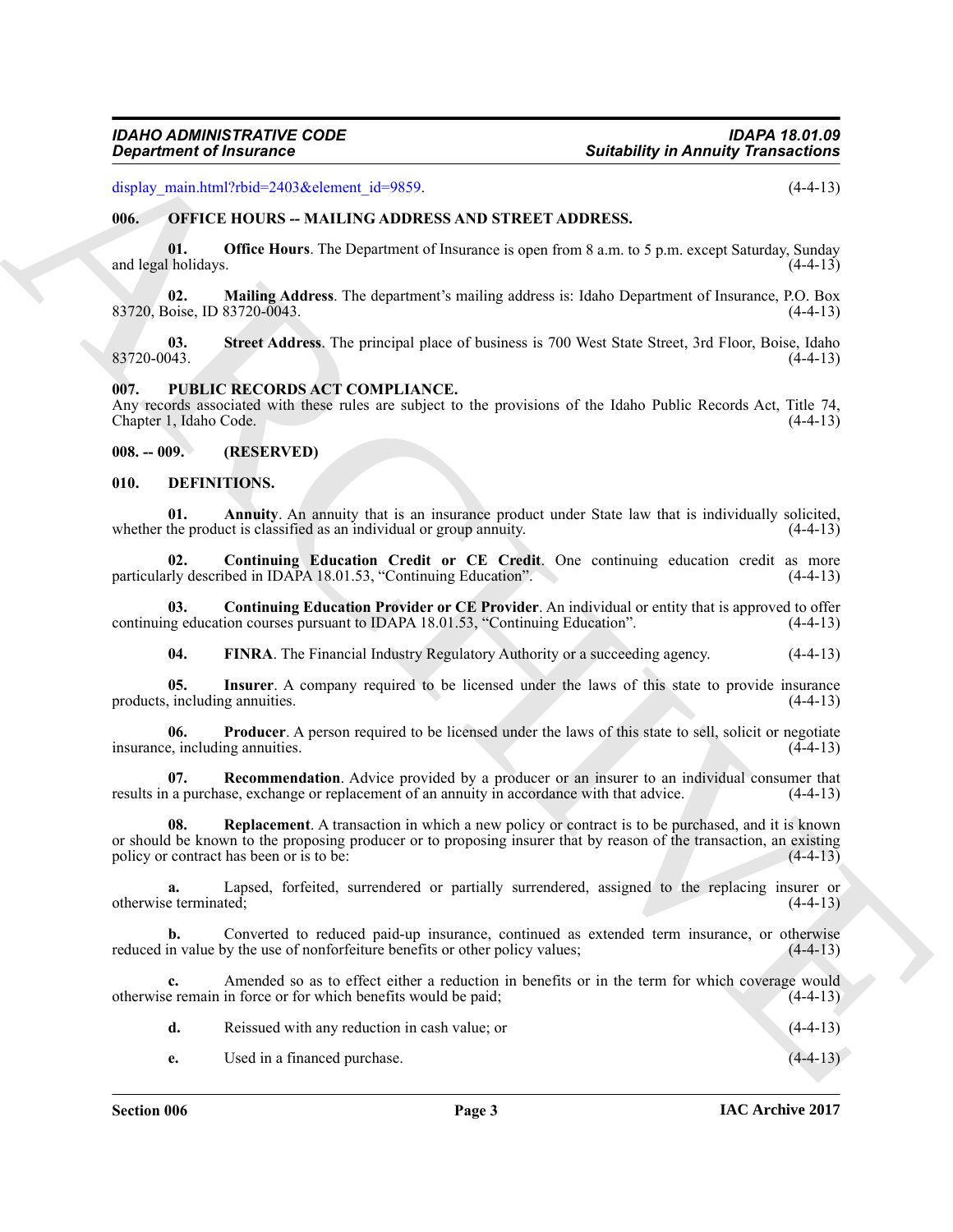<span id="page-3-4"></span><span id="page-3-3"></span><span id="page-3-2"></span><span id="page-3-1"></span><span id="page-3-0"></span>

|                                    | <b>Department of Insurance</b>                                                                                                                                                                                                                                    | <b>Suitability in Annuity Transactions</b> |
|------------------------------------|-------------------------------------------------------------------------------------------------------------------------------------------------------------------------------------------------------------------------------------------------------------------|--------------------------------------------|
| 09.                                | Suitability Information. Information that is reasonably appropriate to determine the suitability of<br>a recommendation, including the following:                                                                                                                 | $(4-4-13)$                                 |
| a.                                 | Age;                                                                                                                                                                                                                                                              | $(4-4-13)$                                 |
| b.                                 | Annual income;                                                                                                                                                                                                                                                    | $(4-4-13)$                                 |
| c.                                 | Financial situation and needs, including the financial resources used for the funding of the annuity;                                                                                                                                                             | $(4-4-13)$                                 |
| d.                                 | Financial experience;                                                                                                                                                                                                                                             | $(4-4-13)$                                 |
| e.                                 | Financial objectives;                                                                                                                                                                                                                                             | $(4-4-13)$                                 |
| f.                                 | Intended use of the annuity;                                                                                                                                                                                                                                      | $(4-4-13)$                                 |
| g.                                 | Financial time horizon;                                                                                                                                                                                                                                           | $(4-4-13)$                                 |
| h.                                 | Existing assets, including investment and life insurance holdings;                                                                                                                                                                                                | $(4-4-13)$                                 |
| i.                                 | Liquidity needs;                                                                                                                                                                                                                                                  | $(4-4-13)$                                 |
| j.                                 | Liquid net worth;                                                                                                                                                                                                                                                 | $(4-4-13)$                                 |
| k.                                 | Risk tolerance; and                                                                                                                                                                                                                                               | $(4-4-13)$                                 |
| 1.                                 | Tax status.                                                                                                                                                                                                                                                       | $(4-4-13)$                                 |
| 011.                               | <b>TRANSACTION EXEMPTIONS.</b><br>Unless otherwise specifically included, this rule does not apply to transactions involving:                                                                                                                                     | $(4-4-13)$                                 |
| 01.                                | Direct Response Solicitations. A response to a direct solicitation where there is no<br>recommendation made based on information collected from the consumer pursuant to this rule;                                                                               | $(4-4-13)$                                 |
| 02.                                | Contracts Used to Fund. Contracts that are used to fund:                                                                                                                                                                                                          | $(4-4-13)$                                 |
| a.                                 | An employee pension or welfare benefit plan that is covered by the Employee Retirement and<br>Income Security Act (ERISA);                                                                                                                                        | $(4-4-13)$                                 |
|                                    | A plan described by Sections $401(a)$ , $401(k)$ , $403(b)$ , $408(k)$ , or $408(p)$ of the Internal Revenue<br>Code (IRC), as amended, if established or maintained by an employer;                                                                              | $(4-4-13)$                                 |
| c.                                 | A government or church plan defined in Section 414 of the IRC, as amended, a government or<br>church welfare benefit plan, or a deferred compensation plan of a state or local government or tax exempt<br>organization under Section 457 of the IRC, as amended; | $(4-4-13)$                                 |
| d.<br>plan sponsor;                | A nonqualified deferred compensation arrangement established or maintained by an employer or                                                                                                                                                                      | $(4-4-13)$                                 |
| e.<br>or claim resolution process; | Settlements of or assumptions of liabilities associated with personal injury litigation or any dispute                                                                                                                                                            | $(4-4-13)$                                 |
| f.                                 | Formal prepaid funeral contracts; or                                                                                                                                                                                                                              | $(4-4-13)$                                 |
|                                    | Prepaid contracts used to fund funeral and related funeral expenses governed by Sections 54-1131                                                                                                                                                                  |                                            |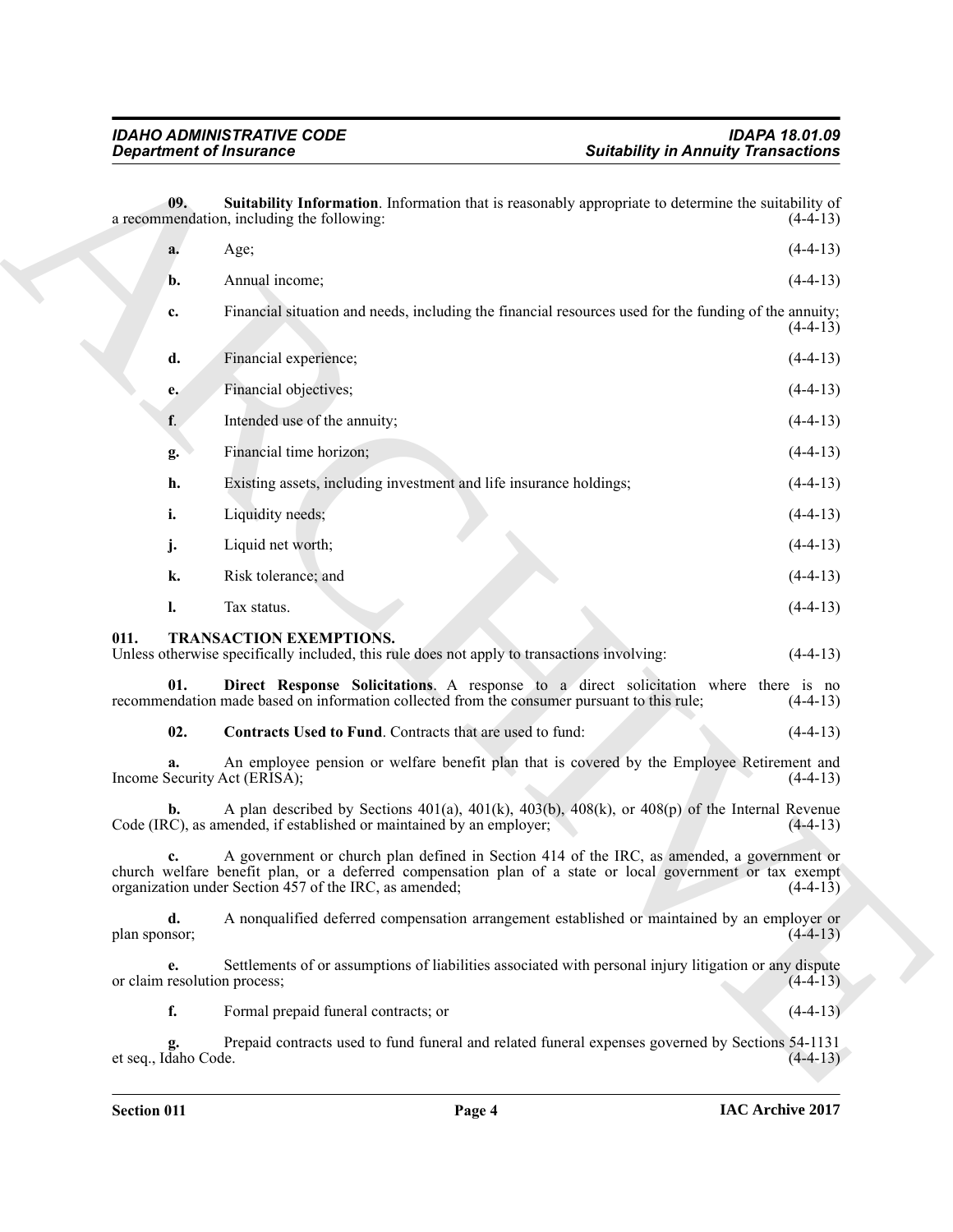### <span id="page-4-0"></span>**012. -- 014. (RESERVED)**

### <span id="page-4-5"></span><span id="page-4-4"></span><span id="page-4-3"></span><span id="page-4-2"></span><span id="page-4-1"></span>**015. DUTIES OF INSURERS AND OF PRODUCERS.**

|                | <b>Department of Insurance</b>                                                                                       | <b>Suitability in Annuity Transactions</b>                                                                                                                                                                                                                                                                                                                                                                                                                                                                                                                                          |            |
|----------------|----------------------------------------------------------------------------------------------------------------------|-------------------------------------------------------------------------------------------------------------------------------------------------------------------------------------------------------------------------------------------------------------------------------------------------------------------------------------------------------------------------------------------------------------------------------------------------------------------------------------------------------------------------------------------------------------------------------------|------------|
| $012. - 014.$  | (RESERVED)                                                                                                           |                                                                                                                                                                                                                                                                                                                                                                                                                                                                                                                                                                                     |            |
| 015.           | DUTIES OF INSURERS AND OF PRODUCERS.                                                                                 |                                                                                                                                                                                                                                                                                                                                                                                                                                                                                                                                                                                     |            |
| 01.            | reasonable basis to believe all of the following:                                                                    | General Rule. In recommending to a consumer the purchase of an annuity or the exchange of an<br>annuity that results in another insurance transaction or series of insurance transactions, the producer or insurer must<br>have a reasonable basis to believe that the recommendation is suitable for the consumer based on the facts disclosed<br>by the consumer. These facts include the consumer's suitability information and information regarding the<br>consumer's investments and other insurance products, and financial situation and needs. The seller must also have a | $(4-4-13)$ |
| a.             |                                                                                                                      | The consumer has been reasonably informed of various features of the annuity, including:                                                                                                                                                                                                                                                                                                                                                                                                                                                                                            | $(4-4-13)$ |
| $\mathbf{i}$ . | The potential surrender period and surrender charge;                                                                 |                                                                                                                                                                                                                                                                                                                                                                                                                                                                                                                                                                                     | $(4-4-13)$ |
| ii.            |                                                                                                                      | The potential tax penalty if the consumer sells, exchanges, surrenders or annuitizes the annuity;                                                                                                                                                                                                                                                                                                                                                                                                                                                                                   | $(4-4-13)$ |
| iii.           | Mortality and expense fees;                                                                                          |                                                                                                                                                                                                                                                                                                                                                                                                                                                                                                                                                                                     | $(4-4-13)$ |
| iv.            | Investment advisory fees;                                                                                            |                                                                                                                                                                                                                                                                                                                                                                                                                                                                                                                                                                                     | $(4-4-13)$ |
| V.             | Potential charges for and features of riders;                                                                        |                                                                                                                                                                                                                                                                                                                                                                                                                                                                                                                                                                                     | $(4-4-13)$ |
| vi.            | Limitations on interest returns;                                                                                     |                                                                                                                                                                                                                                                                                                                                                                                                                                                                                                                                                                                     | $(4-4-13)$ |
| vii.           | Insurance and investment components; and                                                                             |                                                                                                                                                                                                                                                                                                                                                                                                                                                                                                                                                                                     | $(4-4-13)$ |
| viii.          | Market risk;                                                                                                         |                                                                                                                                                                                                                                                                                                                                                                                                                                                                                                                                                                                     | $(4-4-13)$ |
| b.             | annuitization, or death or living benefit;                                                                           | The consumer would benefit from certain features of the annuity, such as tax-deferred growth,                                                                                                                                                                                                                                                                                                                                                                                                                                                                                       | $(4-4-13)$ |
|                | particular consumer based on his suitability information; and                                                        | The particular annuity as a whole, the underlying subaccounts to which funds are allocated at the<br>time of purchase or exchange of the annuity, and riders and similar product enhancements, if any, are suitable for the                                                                                                                                                                                                                                                                                                                                                         | $(4-4-13)$ |
| d.             | and the producer or insurer has considered whether the consumer:                                                     | In the case of an exchange or replacement of an annuity, the exchange or replacement is suitable                                                                                                                                                                                                                                                                                                                                                                                                                                                                                    | $(4-4-13)$ |
|                | advisory fees or charges for riders and similar product enhancements; or                                             | Will incur a surrender charge, be subject to the commencement of a new surrender period, lose<br>existing benefits (such as death, living or other contractual benefits), or be subject to increased fees, investment                                                                                                                                                                                                                                                                                                                                                               | $(4-4-13)$ |
| ii.            | Would benefit from product enhancements and improvements; or                                                         |                                                                                                                                                                                                                                                                                                                                                                                                                                                                                                                                                                                     | $(4-4-13)$ |
| iii.           | within the preceding thirty-six (36) months.                                                                         | Has had another annuity exchange or replacement and, in particular, an exchange or replacement                                                                                                                                                                                                                                                                                                                                                                                                                                                                                      | $(4-4-13)$ |
| 02.            | efforts to obtain the consumer's suitability information.                                                            | <b>Collection of Information</b> . Prior to the execution of a purchase, exchange or replacement of an<br>annuity resulting from a recommendation, a producer, or insurer when no producer is involved, shall make reasonable                                                                                                                                                                                                                                                                                                                                                       | $(4-4-13)$ |
| 03.            | annuity recommended to a consumer unless there is a reasonable basis to believe the annuity is suitable based on the | Reasonable Basis. Except as permitted under Subsection 015.04, an insurer may not issue an                                                                                                                                                                                                                                                                                                                                                                                                                                                                                          |            |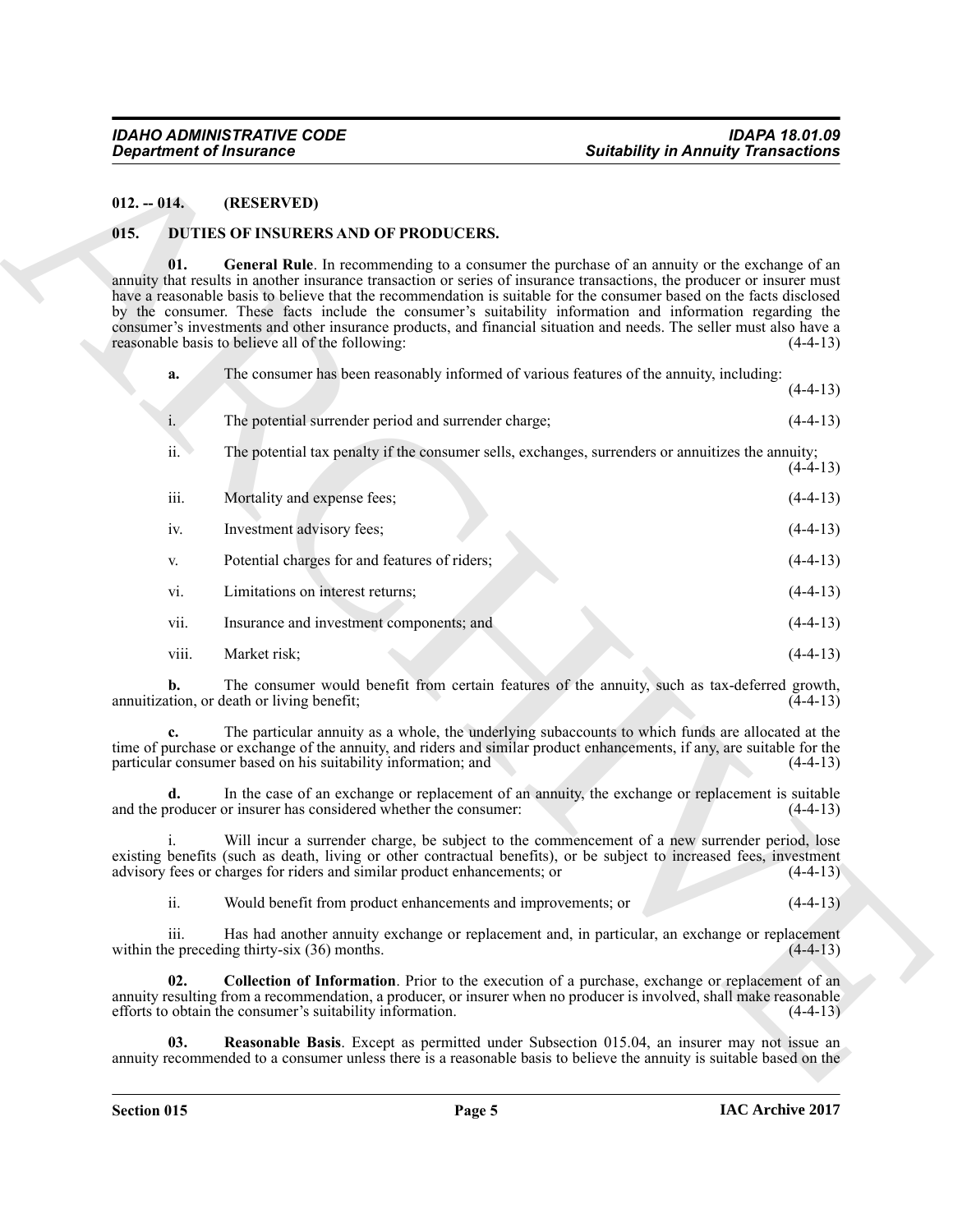consumer's suitability information. (4-4-13) **04. Exceptions**. (4-4-13)

**a.** Except as provided under Paragraph 015.04.b., neither a producer nor an insurer shall have any obligation to a consumer under Subsection 015.01 or 015.03 related to any annuity transaction if: (4-4-13)

<span id="page-5-0"></span>i. No recommendation is made; or (4-4-13)

ii. A recommendation was made and was later found to have been prepared based on materially te information provided by the consumer; or inaccurate information provided by the consumer; or

iii. A consumer refuses to provide relevant suitability information and the annuity transaction is not recommended; or

iv. A consumer decides to enter into an annuity transaction that is not based on a recommendation of er or the producer. (4-4-13) the insurer or the producer.

**b.** An insurer's issuance of an annuity subject to Paragraph 015.04.a. will be reasonable under all the annuity subject to Paragraph 015.04.a. will be reasonable under all the annuity is issued. circumstances actually known to the insurer at the time the annuity is issued.

**05. Record Keeping**. A producer or, when no producer is involved, the responsible insurer tative, shall at the time of sale: (4-4-13) representative, shall at the time of sale:

<span id="page-5-1"></span>**a.** Make a record of any recommendation subject to Subsection 015.01; (4-4-13)

**b.** Obtain a customer signed statement documenting a customer's refusal to provide suitability ion, if any; and (4-4-13) information, if any; and

**c.** Obtain a customer signed statement that acknowledges that an annuity transaction is not recommended if a customer decides to enter into an annuity transaction that is not based on the producer's or insurer's recommendation.

### <span id="page-5-2"></span>**06. Supervision for Compliance**. (4-4-13)

**a.** An insurer shall establish a supervision system that is reasonably designed to achieve the insurer's roducers' compliance with this rule. This includes, but is not limited to, the following: (4-4-13) and its producers' compliance with this rule. This includes, but is not limited to, the following:

Establishing and maintaining reasonable procedures to inform its producers of the requirements of porating the requirements of this rule into relevant producer training manuals; (4-4-13) this rule and incorporating the requirements of this rule into relevant producer training manuals;

ii. Establishing standards for producer product training and establishing and maintaining reasonable procedures to require its producers to comply with the requirements of Section 016 of this rule; (4-4-13)

iii. Providing product-specific training and training materials that explain all material features of its producers: (4-4-13) annuity products to its producers;

**Suitability in Annually Transactions**<br>
Suitability in Annually Transactions<br>  $\vec{A} = \vec{A}$ . The summarization of the summarization of the summarization of the summarization of the summarization in the summarization in th Establishing and maintaining procedures for review of each recommendation prior to issuance of an annuity that are designed to ensure that there is a reasonable basis to determine that a recommendation is suitable. Such review procedures may apply a screening system for the purpose of identifying selected transactions for additional review and may be accomplished electronically or through other means including, but not limited to, physical review. Such an electronic or other system may be designed to require additional review only of those transactions identified for additional review by the selection criteria; (4-4-13) transactions identified for additional review by the selection criteria;

v. Establishing and maintaining procedures to detect recommendations that are not suitable. These procedures may include confirmation of consumer suitability information, systematic customer surveys, interviews, confirmation letters; or programs of internal monitoring. Nothing in this subparagraph prevents an insurer from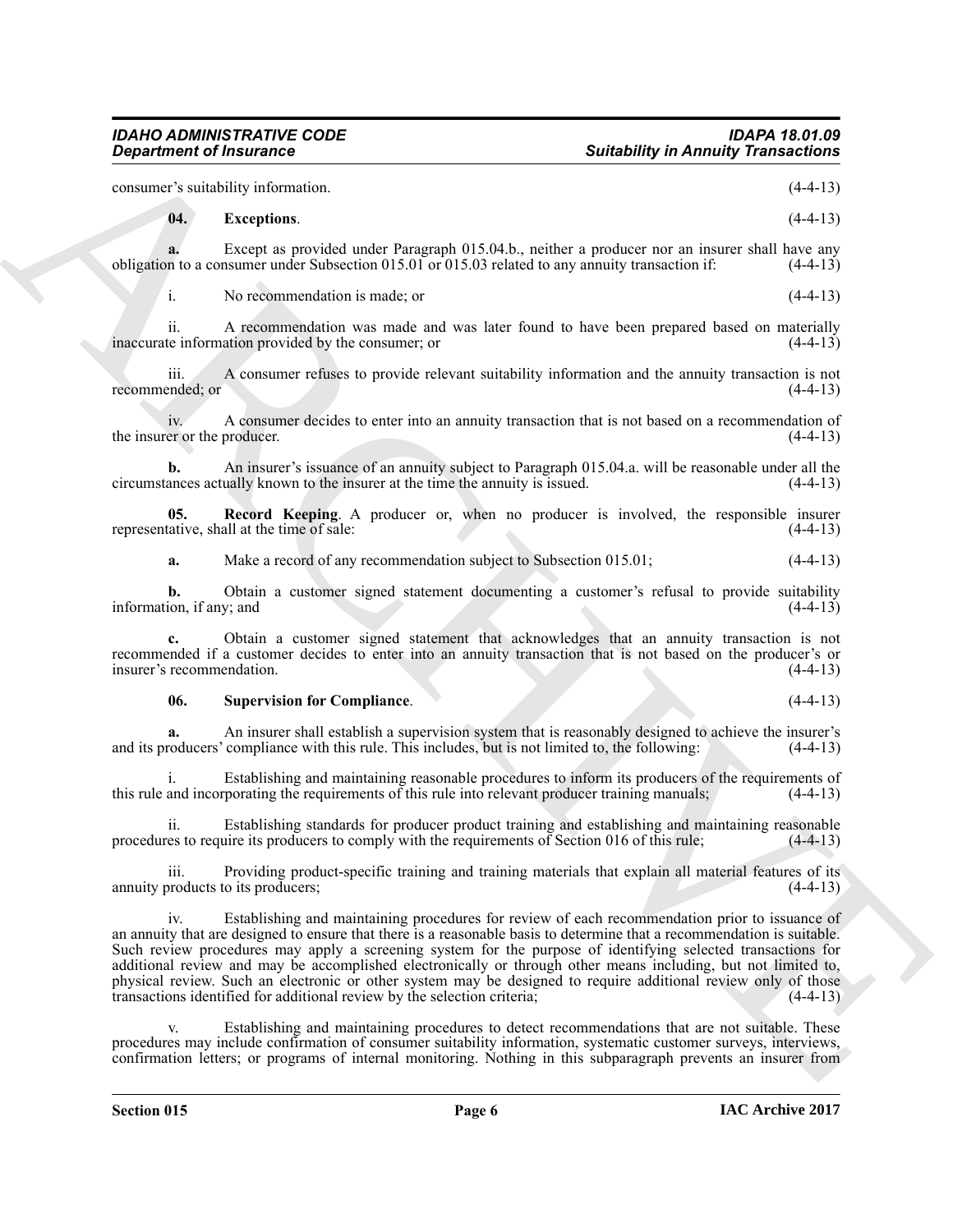complying with this rule by applying sampling procedures, or by confirming suitability information after issuance or delivery of the annuity; and

vi. Annually providing a report to senior management, including those responsible for audit functions, that details a review, with appropriate testing designed to determine the effectiveness of the supervision system, and includes any exceptions found and any corrective actions taken or recommended. (4-4-13)

**b.** Contracting. (4-4-13)

**Symbolisty in Amendia, Conservation**, and the symbolisty in Amendia Transactions and the symbolisty of the symbolisty of the symbolisty of the symbolisty of the symbolisty of the symbolisty of the symbolisty of the symbo i. Nothing in this subsection restricts an insurer from contracting for performance of a function (including establishing and maintaining procedures) required under Paragraph 015.06.a. of this rule. An insurer is responsible for taking appropriate corrective action and may be subject to sanctions and penalties pursuant to Section  $025$  of this rule regardless of whether the insurer contracts for performance of a function and regardless of the insurer's compliance with Subparagraph  $015.06$ .a.ii.(2) of this rule. (4-4-13) insurer's compliance with Subparagraph  $015.06$ .a.ii.(2) of this rule.

An insurer's supervision system under Paragraph 015.01.a. of this rule must include supervision of contractual performance under Subsection 015.06. This supervision of performance includes, but is not limited to, the following: (4-4-13) following: (4-4-13)

(1) Monitoring and, as appropriate, conducting audits to assure that the contracted function is properly performed; and

(2) Annually obtaining a certification from a senior manager who has responsibility for the contracted function that the manager has a reasonable basis to represent, and does represent, that the function is properly performed. (4-4-13)

**c.** An insurer is not required to include in its system of supervision a producer's recommendations to rs of products other than the annuities offered by the insurer. (4-4-13) consumers of products other than the annuities offered by the insurer.

<span id="page-6-2"></span>**07. Prohibitions**. A producer may not dissuade, or attempt to dissuade, a consumer from:  $(4-4-13)$ **a.** Truthfully responding to an insurer's request for confirmation of suitability information;  $(4-4-13)$ 

- **b.** Filing a complaint; or (4-4-13)
- <span id="page-6-1"></span>**c.** Cooperating with the investigation of a complaint. (4-4-13)
- **08.** Compliance With FINRA. (4-4-13)

**a.** Sales made in compliance with FINRA requirements pertaining to suitability and supervision of annuity transactions as reflected in FINRA Rule 2111 will satisfy the requirements under this rule. This subsection applies to FINRA broker-dealer sales of variable annuities and fixed annuities if the suitability and supervision is similar to those applied to variable annuity sales. However, nothing in this subsection limits the Director's ability to enforce the provisions of this rule or investigate for compliance. (4-4-13) enforce the provisions of this rule or investigate for compliance.

**b.** For Paragraph 015.08.a. to apply, an insurer must: (4-4-13)

i. Monitor the FINRA member broker-dealer using information collected in the normal course of an insurer's business; and

ii. Provide to the FINRA member broker-dealer information and reports that are reasonably appropriate to assist the FINRA member broker-dealer to maintain its supervision system. (4-4-13)

### <span id="page-6-3"></span><span id="page-6-0"></span>**016. PRODUCER TRAINING.**

<span id="page-6-4"></span>**01.** General Rule. A producer shall not solicit the sale of an annuity product unless the producer has adequate knowledge of the product to recommend the annuity and the producer is in compliance with the insurer's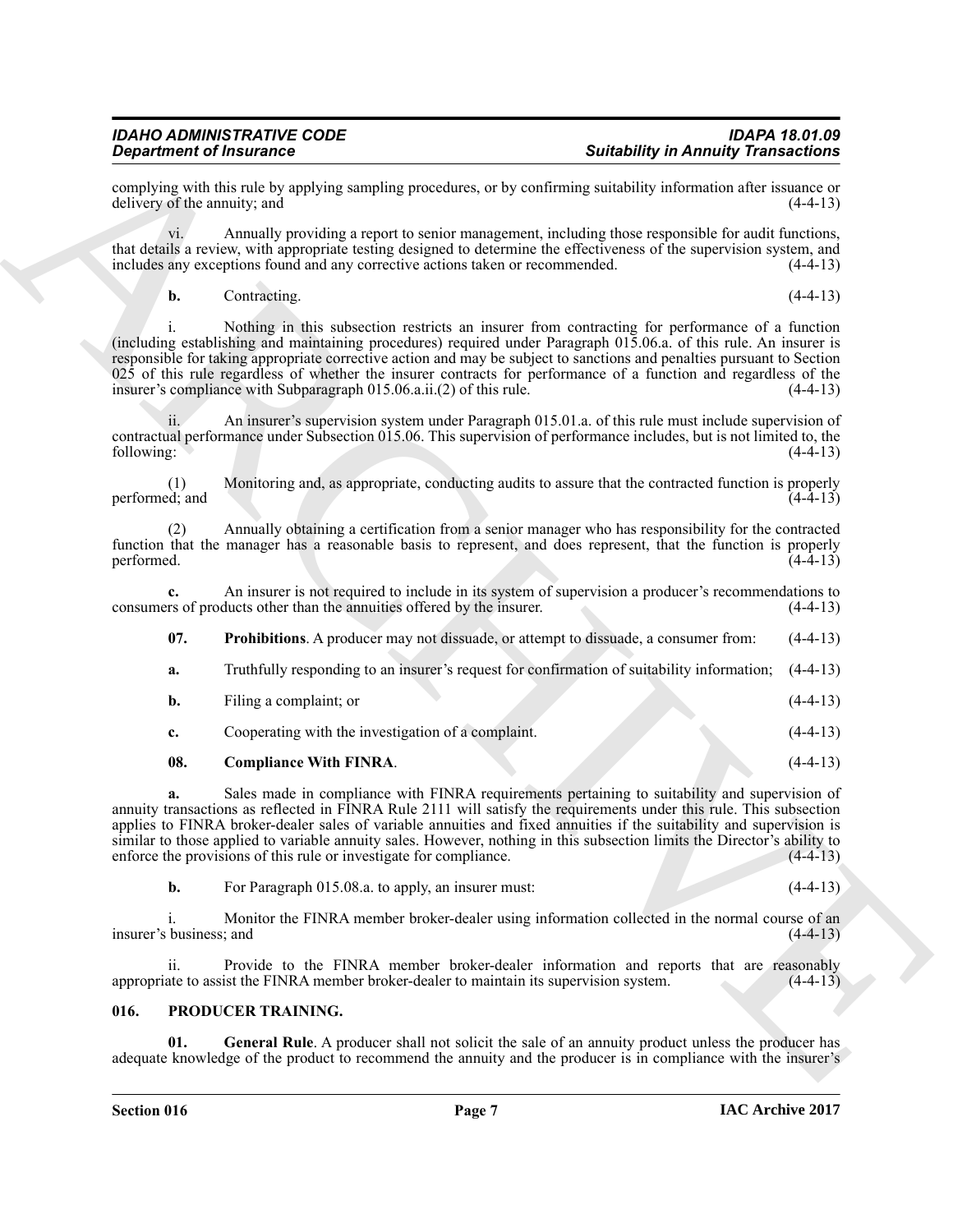### <span id="page-7-0"></span>**02. Required Producer Training Courses and Education**. (4-4-13)

| standards for product training. A producer may rely on insurer-provided, product-specific training standards and<br>02.<br><b>Required Producer Training Courses and Education.</b><br>a.<br>training course approved by the Department and provided by the Department-approved education provider. (4-4-13)<br>b.<br>desire to sell annuities shall complete the requirements of this subsection within six (6) months after the effective date<br>of this rule. Individuals who obtain a life insurance line of authority on or after the effective date of this rule may not<br>engage in the sale of annuities until the annuity training course required under this subsection has been completed.<br>d.<br>The training required under this subsection shall include information on the following topics:<br>i.<br>The types of annuities and various classifications of annuities;<br>ii.<br>Identification of the parties to an annuity;<br>iii.<br>How fixed, variable and indexed annuity contract provisions affect consumers;<br>The application of income taxation of qualified and non-qualified annuities;<br>iv.<br>The primary uses of annuities; and<br>V.<br>Appropriate sales practices, replacement and disclosure requirements.<br>vi.<br>e.<br>prescribed outline and shall not present any marketing information or provide training on sales techniques or provide<br>specific information about a particular insurer's products. Additional topics may be offered in conjunction with and in<br>f.<br>CE provider in this State and comply with the rules and guidelines applicable to producer continuing education<br>h.<br>certificates of completion in accordance with IDAPA 18.01.53.<br>i.<br>provisions of this subsection shall be deemed to satisfy the training requirements of this subsection in this State.<br>this subsection before allowing the producer to sell an annuity product for that insurer. An insurer may satisfy its<br>responsibility under this subsection by obtaining certificates of completion of the training course or obtaining reports<br>provided by Department-sponsored database systems or vendors or from a reasonably reliable commercial database | A producer who engages in the sale of annuity products shall complete a one-time, four-credit<br>Producers who hold a life insurance line of authority on the effective date of this rule and who<br>The minimum length of the training required under this subsection shall be sufficient to qualify for<br>Providers of courses intended to comply with this subsection shall cover all topics listed in the<br>A provider of an annuity training course intended to comply with this subsection shall register as a<br>Annuity training courses may be conducted and completed by classroom or self-study methods in<br>Providers of annuity training shall comply with the reporting requirements and shall issue<br>The satisfaction of the training requirements of another State that are substantially similar to the<br>An insurer shall verify that a producer has completed the annuity training course required under<br>vendor that has a reporting arrangement with approved insurance education providers. | <b>Department of Insurance</b>                   | <b>Suitability in Annuity Transactions</b> |
|---------------------------------------------------------------------------------------------------------------------------------------------------------------------------------------------------------------------------------------------------------------------------------------------------------------------------------------------------------------------------------------------------------------------------------------------------------------------------------------------------------------------------------------------------------------------------------------------------------------------------------------------------------------------------------------------------------------------------------------------------------------------------------------------------------------------------------------------------------------------------------------------------------------------------------------------------------------------------------------------------------------------------------------------------------------------------------------------------------------------------------------------------------------------------------------------------------------------------------------------------------------------------------------------------------------------------------------------------------------------------------------------------------------------------------------------------------------------------------------------------------------------------------------------------------------------------------------------------------------------------------------------------------------------------------------------------------------------------------------------------------------------------------------------------------------------------------------------------------------------------------------------------------------------------------------------------------------------------------------------------------------------------------------------------------------------------------------------------------------------------------------------------------------------------------------------------------------------------|---------------------------------------------------------------------------------------------------------------------------------------------------------------------------------------------------------------------------------------------------------------------------------------------------------------------------------------------------------------------------------------------------------------------------------------------------------------------------------------------------------------------------------------------------------------------------------------------------------------------------------------------------------------------------------------------------------------------------------------------------------------------------------------------------------------------------------------------------------------------------------------------------------------------------------------------------------------------------------------------------------------------------|--------------------------------------------------|--------------------------------------------|
|                                                                                                                                                                                                                                                                                                                                                                                                                                                                                                                                                                                                                                                                                                                                                                                                                                                                                                                                                                                                                                                                                                                                                                                                                                                                                                                                                                                                                                                                                                                                                                                                                                                                                                                                                                                                                                                                                                                                                                                                                                                                                                                                                                                                                           |                                                                                                                                                                                                                                                                                                                                                                                                                                                                                                                                                                                                                                                                                                                                                                                                                                                                                                                                                                                                                           | materials to comply with this subsection.        | $(4-4-13)$                                 |
|                                                                                                                                                                                                                                                                                                                                                                                                                                                                                                                                                                                                                                                                                                                                                                                                                                                                                                                                                                                                                                                                                                                                                                                                                                                                                                                                                                                                                                                                                                                                                                                                                                                                                                                                                                                                                                                                                                                                                                                                                                                                                                                                                                                                                           |                                                                                                                                                                                                                                                                                                                                                                                                                                                                                                                                                                                                                                                                                                                                                                                                                                                                                                                                                                                                                           |                                                  | $(4-4-13)$                                 |
|                                                                                                                                                                                                                                                                                                                                                                                                                                                                                                                                                                                                                                                                                                                                                                                                                                                                                                                                                                                                                                                                                                                                                                                                                                                                                                                                                                                                                                                                                                                                                                                                                                                                                                                                                                                                                                                                                                                                                                                                                                                                                                                                                                                                                           |                                                                                                                                                                                                                                                                                                                                                                                                                                                                                                                                                                                                                                                                                                                                                                                                                                                                                                                                                                                                                           |                                                  |                                            |
|                                                                                                                                                                                                                                                                                                                                                                                                                                                                                                                                                                                                                                                                                                                                                                                                                                                                                                                                                                                                                                                                                                                                                                                                                                                                                                                                                                                                                                                                                                                                                                                                                                                                                                                                                                                                                                                                                                                                                                                                                                                                                                                                                                                                                           |                                                                                                                                                                                                                                                                                                                                                                                                                                                                                                                                                                                                                                                                                                                                                                                                                                                                                                                                                                                                                           |                                                  | $(4-4-13)$                                 |
|                                                                                                                                                                                                                                                                                                                                                                                                                                                                                                                                                                                                                                                                                                                                                                                                                                                                                                                                                                                                                                                                                                                                                                                                                                                                                                                                                                                                                                                                                                                                                                                                                                                                                                                                                                                                                                                                                                                                                                                                                                                                                                                                                                                                                           |                                                                                                                                                                                                                                                                                                                                                                                                                                                                                                                                                                                                                                                                                                                                                                                                                                                                                                                                                                                                                           | at least four (4) CE credits, but may be longer. | $(4-4-13)$                                 |
|                                                                                                                                                                                                                                                                                                                                                                                                                                                                                                                                                                                                                                                                                                                                                                                                                                                                                                                                                                                                                                                                                                                                                                                                                                                                                                                                                                                                                                                                                                                                                                                                                                                                                                                                                                                                                                                                                                                                                                                                                                                                                                                                                                                                                           |                                                                                                                                                                                                                                                                                                                                                                                                                                                                                                                                                                                                                                                                                                                                                                                                                                                                                                                                                                                                                           |                                                  | $(4-4-13)$                                 |
|                                                                                                                                                                                                                                                                                                                                                                                                                                                                                                                                                                                                                                                                                                                                                                                                                                                                                                                                                                                                                                                                                                                                                                                                                                                                                                                                                                                                                                                                                                                                                                                                                                                                                                                                                                                                                                                                                                                                                                                                                                                                                                                                                                                                                           |                                                                                                                                                                                                                                                                                                                                                                                                                                                                                                                                                                                                                                                                                                                                                                                                                                                                                                                                                                                                                           |                                                  | $(4-4-13)$                                 |
|                                                                                                                                                                                                                                                                                                                                                                                                                                                                                                                                                                                                                                                                                                                                                                                                                                                                                                                                                                                                                                                                                                                                                                                                                                                                                                                                                                                                                                                                                                                                                                                                                                                                                                                                                                                                                                                                                                                                                                                                                                                                                                                                                                                                                           |                                                                                                                                                                                                                                                                                                                                                                                                                                                                                                                                                                                                                                                                                                                                                                                                                                                                                                                                                                                                                           |                                                  | $(4-4-13)$                                 |
|                                                                                                                                                                                                                                                                                                                                                                                                                                                                                                                                                                                                                                                                                                                                                                                                                                                                                                                                                                                                                                                                                                                                                                                                                                                                                                                                                                                                                                                                                                                                                                                                                                                                                                                                                                                                                                                                                                                                                                                                                                                                                                                                                                                                                           |                                                                                                                                                                                                                                                                                                                                                                                                                                                                                                                                                                                                                                                                                                                                                                                                                                                                                                                                                                                                                           |                                                  | $(4-4-13)$                                 |
|                                                                                                                                                                                                                                                                                                                                                                                                                                                                                                                                                                                                                                                                                                                                                                                                                                                                                                                                                                                                                                                                                                                                                                                                                                                                                                                                                                                                                                                                                                                                                                                                                                                                                                                                                                                                                                                                                                                                                                                                                                                                                                                                                                                                                           |                                                                                                                                                                                                                                                                                                                                                                                                                                                                                                                                                                                                                                                                                                                                                                                                                                                                                                                                                                                                                           |                                                  | $(4-4-13)$                                 |
|                                                                                                                                                                                                                                                                                                                                                                                                                                                                                                                                                                                                                                                                                                                                                                                                                                                                                                                                                                                                                                                                                                                                                                                                                                                                                                                                                                                                                                                                                                                                                                                                                                                                                                                                                                                                                                                                                                                                                                                                                                                                                                                                                                                                                           |                                                                                                                                                                                                                                                                                                                                                                                                                                                                                                                                                                                                                                                                                                                                                                                                                                                                                                                                                                                                                           |                                                  | $(4-4-13)$                                 |
|                                                                                                                                                                                                                                                                                                                                                                                                                                                                                                                                                                                                                                                                                                                                                                                                                                                                                                                                                                                                                                                                                                                                                                                                                                                                                                                                                                                                                                                                                                                                                                                                                                                                                                                                                                                                                                                                                                                                                                                                                                                                                                                                                                                                                           |                                                                                                                                                                                                                                                                                                                                                                                                                                                                                                                                                                                                                                                                                                                                                                                                                                                                                                                                                                                                                           |                                                  | $(4-4-13)$                                 |
|                                                                                                                                                                                                                                                                                                                                                                                                                                                                                                                                                                                                                                                                                                                                                                                                                                                                                                                                                                                                                                                                                                                                                                                                                                                                                                                                                                                                                                                                                                                                                                                                                                                                                                                                                                                                                                                                                                                                                                                                                                                                                                                                                                                                                           |                                                                                                                                                                                                                                                                                                                                                                                                                                                                                                                                                                                                                                                                                                                                                                                                                                                                                                                                                                                                                           | addition to the required outline.                | $(4-4-13)$                                 |
|                                                                                                                                                                                                                                                                                                                                                                                                                                                                                                                                                                                                                                                                                                                                                                                                                                                                                                                                                                                                                                                                                                                                                                                                                                                                                                                                                                                                                                                                                                                                                                                                                                                                                                                                                                                                                                                                                                                                                                                                                                                                                                                                                                                                                           |                                                                                                                                                                                                                                                                                                                                                                                                                                                                                                                                                                                                                                                                                                                                                                                                                                                                                                                                                                                                                           | courses as set forth in IDAPA 18.01.53.          | $(4-4-13)$                                 |
|                                                                                                                                                                                                                                                                                                                                                                                                                                                                                                                                                                                                                                                                                                                                                                                                                                                                                                                                                                                                                                                                                                                                                                                                                                                                                                                                                                                                                                                                                                                                                                                                                                                                                                                                                                                                                                                                                                                                                                                                                                                                                                                                                                                                                           |                                                                                                                                                                                                                                                                                                                                                                                                                                                                                                                                                                                                                                                                                                                                                                                                                                                                                                                                                                                                                           | accordance with IDAPA 18.01.53.                  | $(4-4-13)$                                 |
|                                                                                                                                                                                                                                                                                                                                                                                                                                                                                                                                                                                                                                                                                                                                                                                                                                                                                                                                                                                                                                                                                                                                                                                                                                                                                                                                                                                                                                                                                                                                                                                                                                                                                                                                                                                                                                                                                                                                                                                                                                                                                                                                                                                                                           |                                                                                                                                                                                                                                                                                                                                                                                                                                                                                                                                                                                                                                                                                                                                                                                                                                                                                                                                                                                                                           |                                                  | $(4-4-13)$                                 |
|                                                                                                                                                                                                                                                                                                                                                                                                                                                                                                                                                                                                                                                                                                                                                                                                                                                                                                                                                                                                                                                                                                                                                                                                                                                                                                                                                                                                                                                                                                                                                                                                                                                                                                                                                                                                                                                                                                                                                                                                                                                                                                                                                                                                                           |                                                                                                                                                                                                                                                                                                                                                                                                                                                                                                                                                                                                                                                                                                                                                                                                                                                                                                                                                                                                                           |                                                  | $(4-4-13)$                                 |
|                                                                                                                                                                                                                                                                                                                                                                                                                                                                                                                                                                                                                                                                                                                                                                                                                                                                                                                                                                                                                                                                                                                                                                                                                                                                                                                                                                                                                                                                                                                                                                                                                                                                                                                                                                                                                                                                                                                                                                                                                                                                                                                                                                                                                           |                                                                                                                                                                                                                                                                                                                                                                                                                                                                                                                                                                                                                                                                                                                                                                                                                                                                                                                                                                                                                           |                                                  | $(4-4-13)$                                 |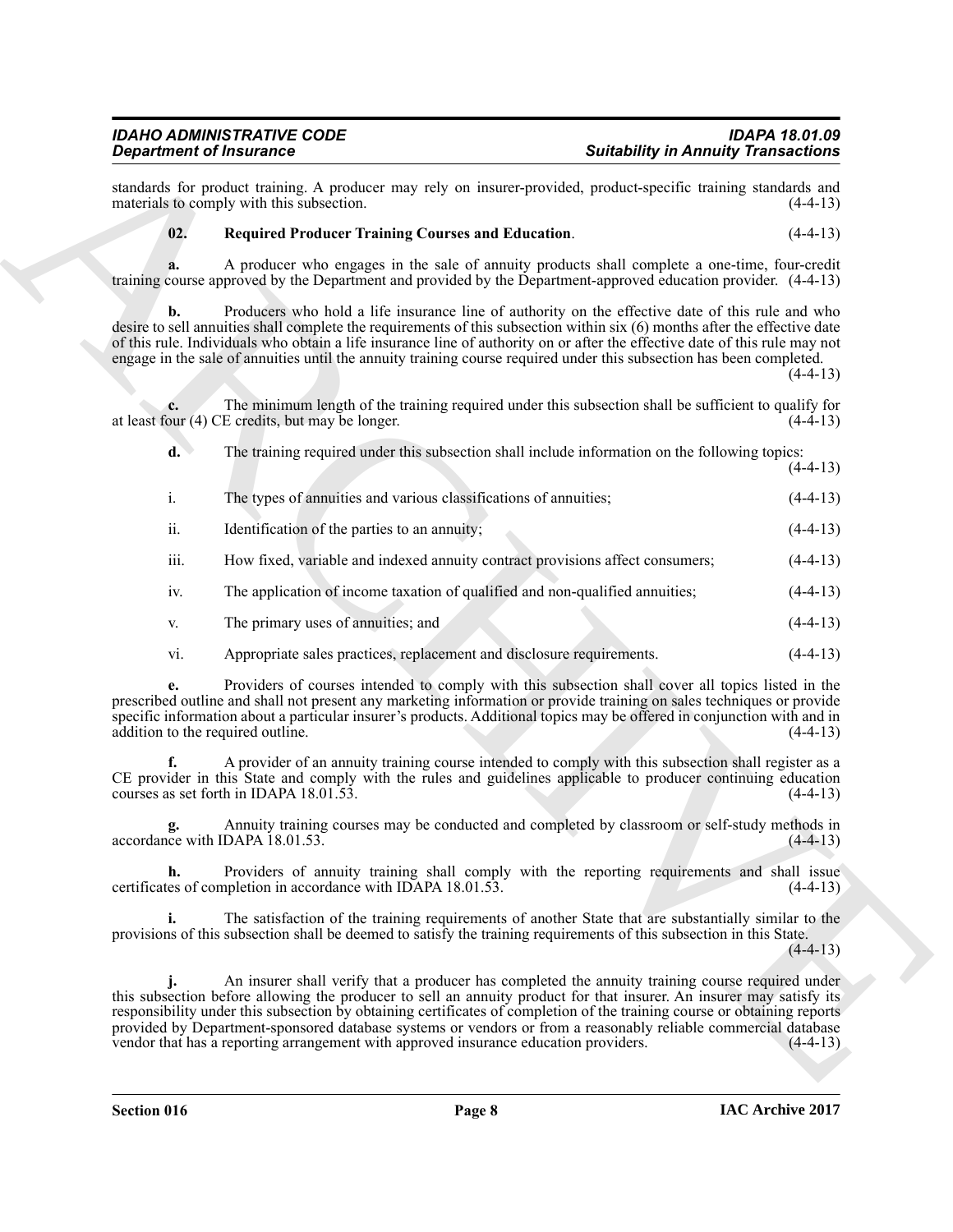### <span id="page-8-0"></span>**017. -- 020. (RESERVED)**

### <span id="page-8-11"></span><span id="page-8-9"></span><span id="page-8-1"></span>**021. RECORDKEEPING.**

**Supprime of Christmas Control Control Control Control Control Control Control Control Control Control Control Control Control Control Control Control Control Control Control Control Control Control Control Control Contro 01. Maintaining Records**. Insurers and producers must maintain, and be able to provide to the Director, records of all information collected from the consumer and other information used in making the recommendations that were the basis for insurance transactions for as long as the insurance transaction remains in force. An insurer is permitted, but shall not be required, to maintain documentation on behalf of a producer.

 $(4-4-13)$ 

<span id="page-8-12"></span>**02. Termination**. If the producer's appointment with the insurer is terminated or his license is suspended or revoked, the producer must remit copies of all records as described under Subsection 021.01 to the insurer within twenty-one (21) days of termination or change in license status. (4-4-13) insurer within twenty-one  $(21)$  days of termination or change in license status.

<span id="page-8-10"></span>**03.** Form Records required to be maintained by this rule may be maintained on any media and by any process that accurately reproduces the original document. (4-4-13)

### <span id="page-8-2"></span>**022. -- 024. (RESERVED)**

### <span id="page-8-5"></span><span id="page-8-3"></span>**025. COMPLIANCE MITIGATION - VIOLATIONS - PENALTIES.**

<span id="page-8-6"></span>**01.** Corrective Action. An insurer is responsible for compliance with this rule. If a violation occurs, cause of the action or inaction of the insurer or its producer, the Director may order:  $(4-4-13)$ either because of the action or inaction of the insurer or its producer, the Director may order:

**a.** An insurer to take reasonably appropriate corrective action for any consumer harmed by the or producer's violation of this rule:  $(4-4-13)$ insurer's or producer's violation of this rule;

**b.** A general agency, independent agency or the producer to take reasonably appropriate corrective r any consumer harmed by the producer's violation of this rule; and (4-4-13) action for any consumer harmed by the producer's violation of this rule; and

**c.** Appropriate penalties and sanctions. (4-4-13)

<span id="page-8-8"></span><span id="page-8-7"></span>**02. Violation**. Any violation of this rule will be deemed a violation of Section 41-1940, Idaho Code.

 $(4-4-13)$ 

**03. Reduction of Penalty**. Any applicable penalty under Section 41-117, Idaho Code, for a violation of this rule may be reduced or eliminated if corrective action for the consumer was taken promptly after a violation was discovered or the violation was not part of a pattern or practice. (4-4-13) discovered or the violation was not part of a pattern or practice.

### <span id="page-8-4"></span>**026. -- 999. (RESERVED)**